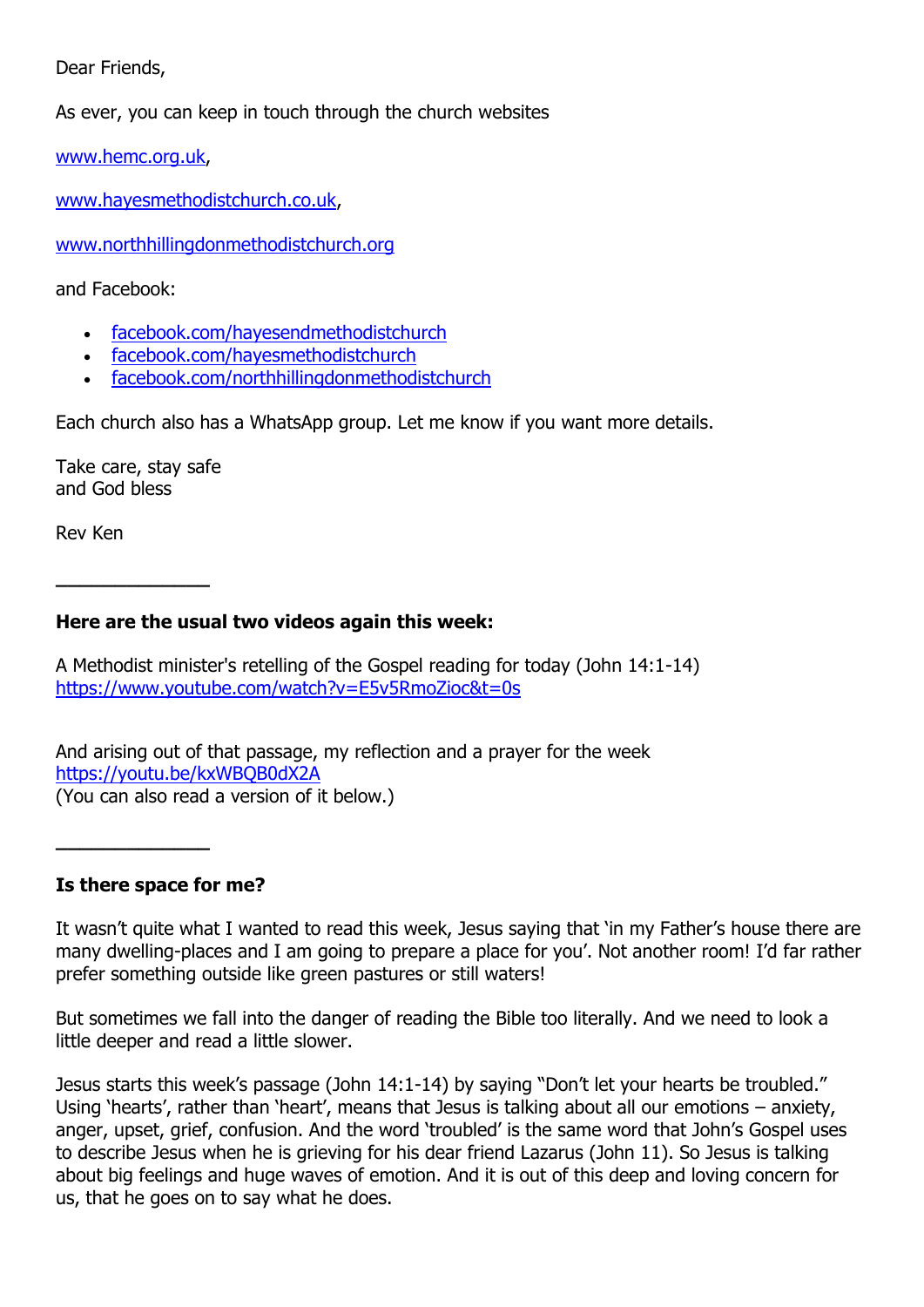Different versions of the Bible translate the word 'dwelling-places' in various ways. Some use 'rooms' or even 'mansions'. But the word John uses doesn't have an easy translation into English. It is linked to the word abide. So this place that Jesus has prepared is one where we can abide. It's a place where we can find rest, a place where can find comfort, a place where Jesus welcomes us.

You may recognise this Bible passage because it's often read at funerals. It is assuring to hear that Jesus has gone ahead to prepare the way and a place for us. That is good to know for the future. But it is also good to know for the here and know. Because Jesus prepares a place for us today wherever we are and whatever we are feeling.

Many of us admit to having as we cope with all the self-distancing, self-isolating and everything being locked down. It's hard not to be free to go and see people, especially family, when we want and where we want. Or to escape from situations that are difficult. And some of us, because of who we are, will find it even more difficult than others.

The thing is "It's OK, not be OK". And even more, that's OK for God too. Whatever you are feeling Jesus has prepared a place for you. Somewhere where you can find rest, somewhere where you can find comfort, somewhere where you can find the strength to carry on. Because Jesus loves you, not for what you've done, not for the way you are feeling, but for who you are.

Jesus knows how we are feeling and what we need at a particular point. There's a wonderful story at the beginning of the book of Deuteronomy, when the Israelites are about to enter the Promised Land after a 40-year journey in and through the wilderness. Despite their lack of trust, God still goes ahead to find a suitable place for them to camp, and to show them the way to go by day and by night (Deuteronomy 1:33). God acts as a scout, hunting out the right thing each of us needs, when we need it. It is not some casual preparation, it takes time, thought and effort. That's how much God loves and cares for us.

The dwelling place (or room or mansion) is where we can be with God and God will be with us. "Don't let your hearts be troubled," Jesus says,

"In my Father's house there are many dwelling places. If it were not so, would I have told that I go to prepare a place for you." Yes, there is room for you and me, room for each one of us.

#### **A prayer for this week**

**\_\_\_\_\_\_\_\_\_\_\_\_\_**

**\_\_\_\_\_\_\_\_\_\_\_\_\_**

God, you know our every thought, (point to head) every feeling in our heart, (place hands on heart) every passion in our soul, (spiral hands forward) every burden that we carry; (place both hands out in front) thank you for being our way-maker and for welcoming and loving us just as we are. Amen.

(actions are optional)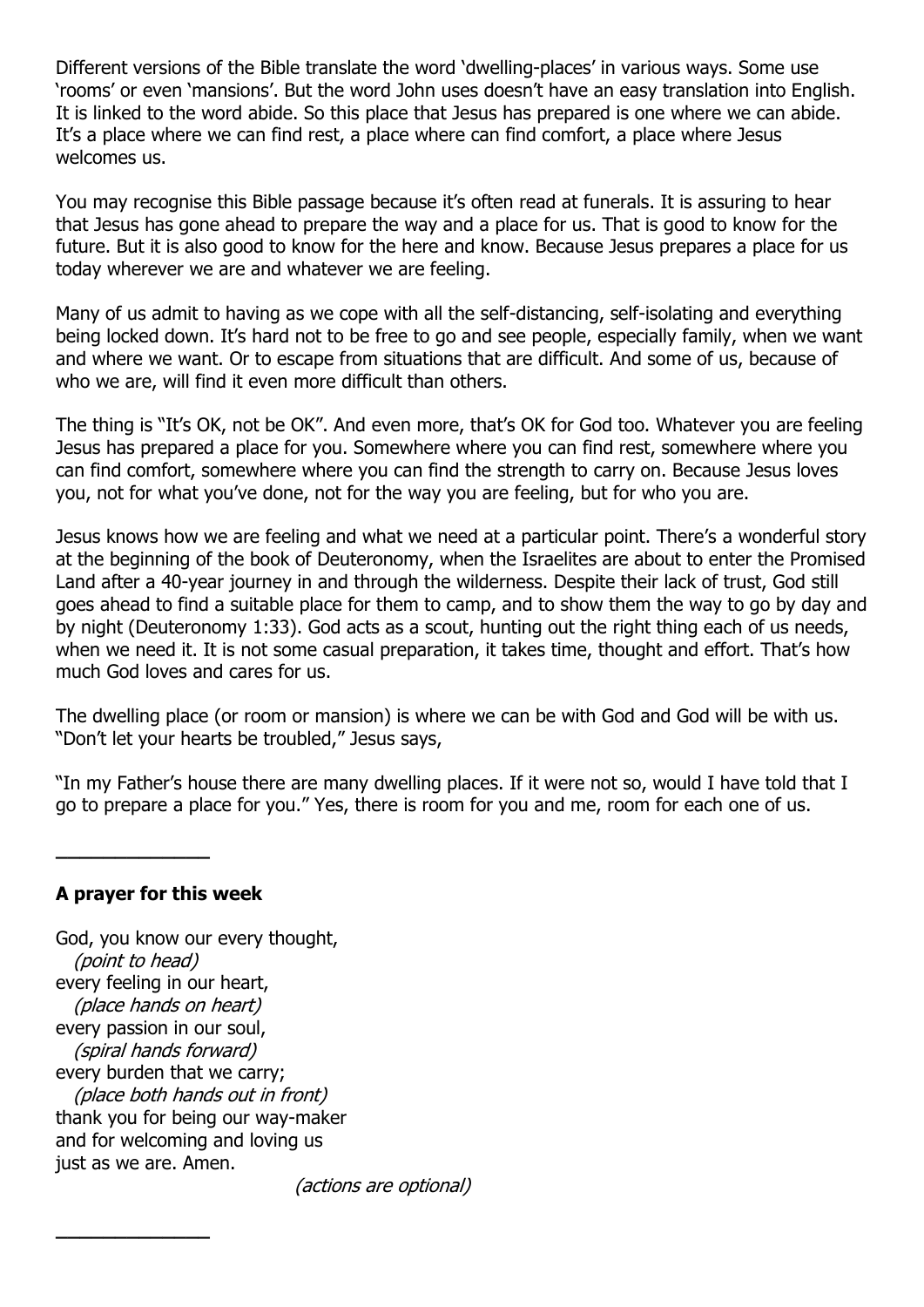## **Using a labyrinth to pray**

This Sunday's Gospel reading includes Jesus' words "I am the way, the truth and the life". For centuries Christians have used labyrinths as a way of praying (some ancient Cathedrals such as Chartres in France, even have labyrinth mosaics on their floor). I included a [picture of a labyrinth](http://hemc.org.uk/thoughts/labyrinth.pdf) and a [leaflet about how we can use labyrinths](http://hemc.org.uk/thoughts/Finger_Labyrinth_Guide.pdf) in our prayer life and there is a little more information below.

Labyrinths have been used as a way of praying for centuries. They are not like a maze, as there is only one route. But Christians use them to reflect on their life's journey, either at set points or when they turn a corner.

Here are a couple of ways to use this labyrinth, tracing your journey with your finger or a pen:

- Travelling in: Give thanks for people who have nurtured your faith. At the centre: God loves you. Travelling out: Pray for others you know.
- Travelling in: Lay your burdens down or offer to God your weaknesses. At the centre: God welcomes you. Travelling out: Remind yourselves of Bible passages or hymns that you find strengthen and support you.

### **Sunday on the BBC**

**\_\_\_\_\_\_\_\_\_\_\_\_\_**

(Every Sunday BBC Radio London (94.9FM) has an act of worship between 8.00am and 9.00am)

8.10am Radio 4 (93.5FM) Sunday Service – Rowan Williams invokes the spirit of VE as he considers the challenges of COVID-19.

10.45am BBC1 Sunday Worship with the Bishop of Dover from Hereford Cathedral

1.15pm BBC1 Songs of Praise - Katherine Jenkins marks VE Day

#### **Sunday Services on the Web**

**\_\_\_\_\_\_\_\_\_\_\_\_\_**

- Contemporary worship from Swan Bank Methodist Church: [www.youtube.com/user/SwanBank](http://www.youtube.com/user/SwanBank)
- Worship from the ministers at Westminster Central Hall, London: youtube.com/user/MCHWevents/videos
- Worship from Wesley's Chapel, London (also has daily prayer at 10.00am and 12.45pm): [www.youtube.com/channel/UCUAUqhmhevz5sqhh72LIMxA](http://www.youtube.com/channel/UCUAUqhmhevz5sqhh72LIMxA)
- Sthie [at home] from the Isle of Man, a different style of worship taking place at home: youtube.com/andyfishburne